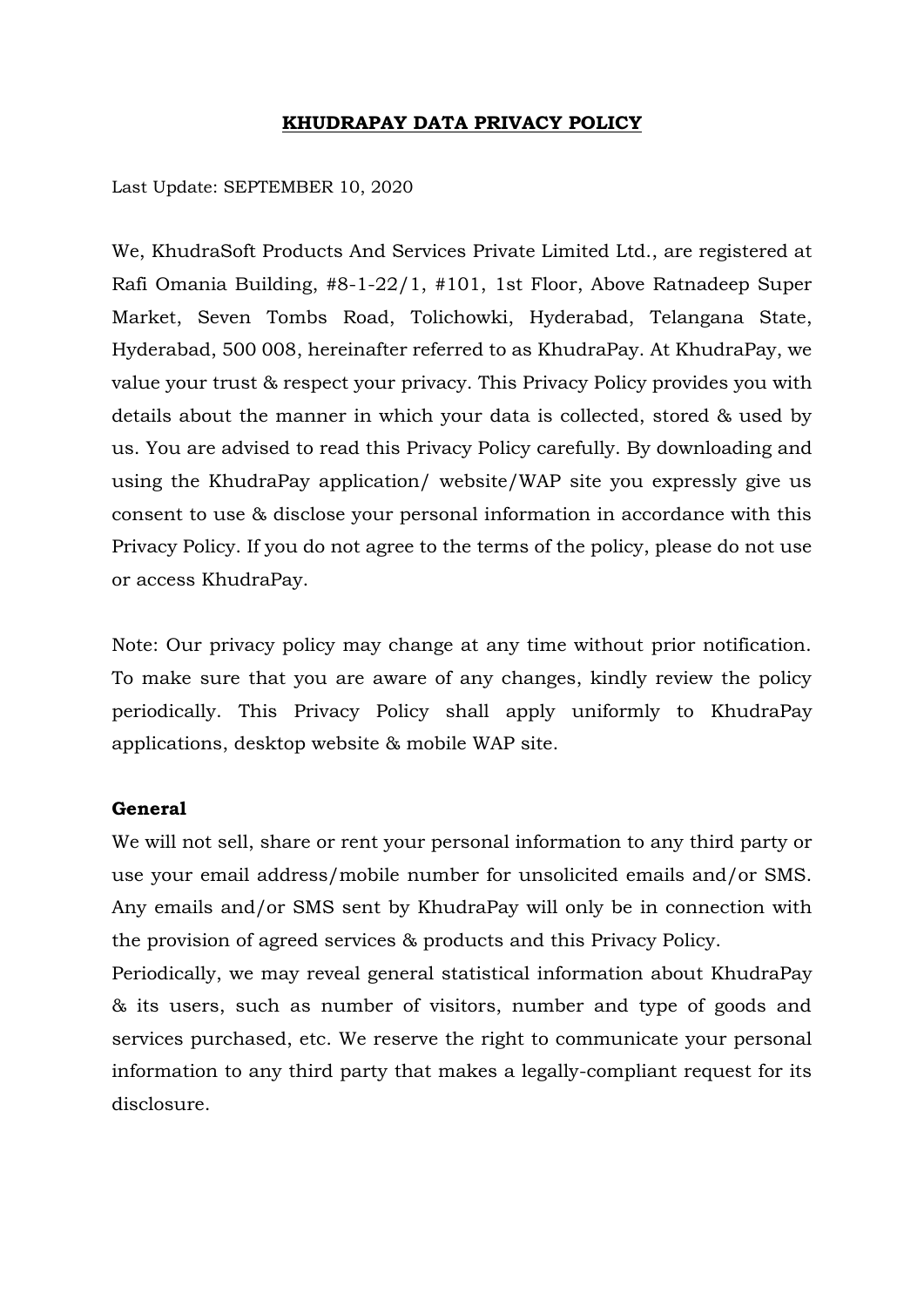# **Personal Information**

Personal Information means and includes all information that can be linked to a specific individual or to identify any individual, such as name, address, mailing address, telephone number, email ID, credit card number, cardholder name, card expiration date, information about your mobile phone, DTH service, data card, electricity connection, Smart Tags and any details that may have been voluntarily provided by the user in connection with availing any of the services on KhudraPay.

When you browse through KhudraPay, we may collect information regarding the mobile/ tab device details, domain and host from which you access the internet, the Internet Protocol [IP] address of the computer or Internet service provider [ISP] you are using, and anonymous site statistical data.

# **Use of Personal Information**

We use personal information to provide you with services & products you explicitly requested for, to resolve disputes, troubleshoot concerns, help promote safe services, collect money, measure consumer interest in our services, inform you about offers, products, services, updates, customize your experience, detect & protect us against error, fraud and other criminal activity, enforce our terms and conditions, etc. We also use your contact information to send you offers based on your previous orders and interests.

We may occasionally ask you to complete optional online surveys. These surveys may ask you for contact information and demographic information (like zip code, age, gender, etc.). We use this data to customize your experience at KhudraPay, providing you with content that we think you might be interested in and to display content according to your preferences.

# **Sharing of personal information:**

KhudraPay may disclose personal information if required to do so by law or in the good faith belief that such disclosure is reasonably necessary to respond to subpoenas, court orders, or other legal processes. KhudraPay may disclose personal information to law enforcement offices upon such requests,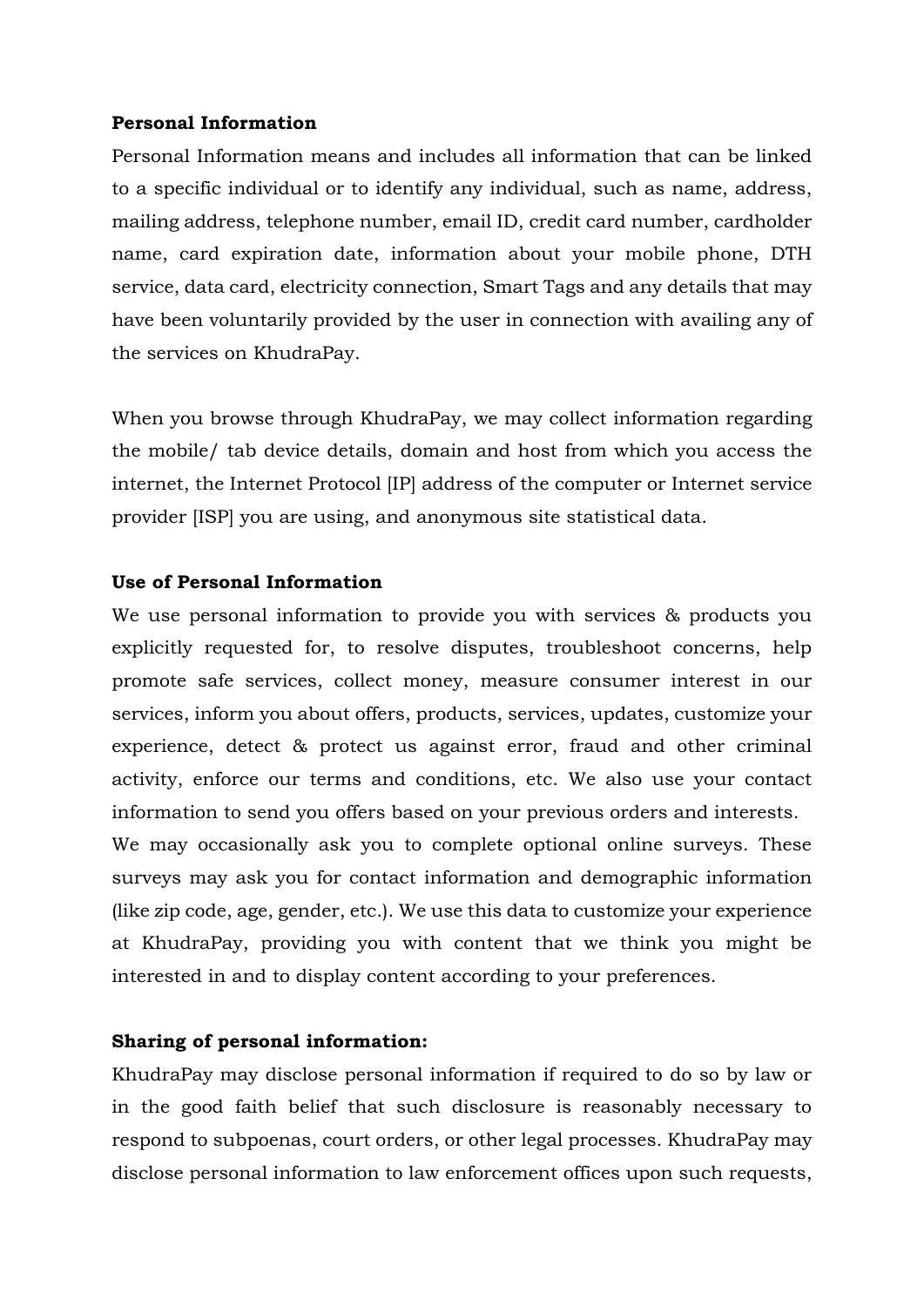third party rights owners or others in the good faith belief that such disclosure is reasonably necessary to: enforce our Terms or Privacy Policy; respond to claims that an advertisement, posting or other content violates the rights of a third party; or protect the rights, property or personal safety of our users or the general public.

KhudraPay will share some or all of your personal information with another business entity should we (or our assets) plan to merge with, or be acquired by that business entity, or re-organization, amalgamation, restructuring of business. Should such a transaction occur that other business entity (or the new combined entity) will be required to follow this privacy policy with respect to your personal information.

### **Cookies**

A "cookie" is a small piece of information stored by a web server on a web browser so it can be later read back from that browser. KhudraPay uses cookie and tracking technology depending on the features offered. No personal information will be collected via cookies and other tracking technology; however, if you previously provided personally identifiable information, cookies may be tied to such information. Aggregate cookie and tracking information may be shared with third parties.

## **Links to Other Sites**

Our site links to other websites that may collect personally identifiable information about you. KhudraPay is not responsible for the privacy practices or the content of those linked websites.

#### **Security Precautions**

KhudraPay has stringent security measures in place to protect the loss, misuse, and alteration of the information under our control. Whenever you change or access your account information, we offer the use of a secure server.